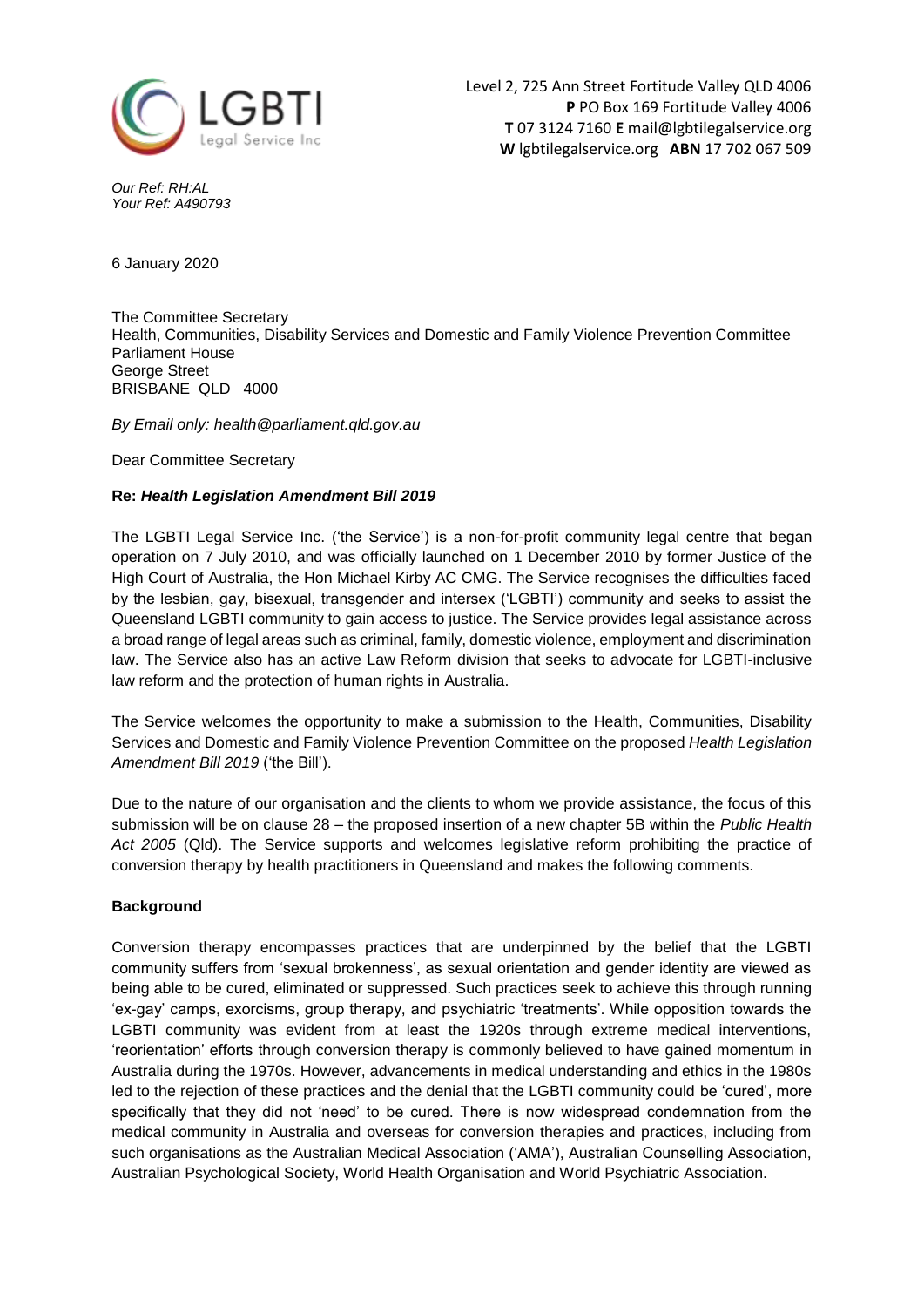In 2018 the President of the AMA, Dr Tony Bartone, described these practices as 'archaic', 'not based on any research' and 'only associated with long-term harm to the patients involved'.<sup>1</sup> Indeed, the AMA has publicly condemned conversion therapy practices for a number of years, with a 2002 position statement stating that the organisation opposes:<sup>2</sup>

'…the use of "reparative" or "conversion" therapy that is based upon the assumption that homosexuality is a mental disorder and that the patient should change his or her sexual orientation.'

Nonetheless, conversion therapy practices continue to exist in Australia today with around ten organisations known to be still operating, including at least two providing services in Queensland. Such practices are often offered by unregulated health practitioners with modern conversion therapy practices seeking to present as more 'ethical' and include aversion therapy, counselling, psychotherapy, support groups, and exorcisms. Further, conversion therapy was once often referred to as 'gay conversion therapy', but modern manifestations of such practices also target the suppression of the gender identities of transgender and gender diverse people within the community. Despite the majority of leading medical organisations rejecting their utility, such practices continue to operate causing significant and long-lasting trauma and mental health impacts to often vulnerable members of the LGBTI community.

From a legal perspective, there are no equivalent legislative prohibitions against conversion therapy in any of the states in Australia, although Victoria is considering further legislative options after implementing legislation that provides improved complaints mechanisms against health care practitioners who conduct conversion therapy or practices. Only a handful of overseas jurisdictions have enacted legislative bans on the practice of conversion therapy including Malta, Taiwan, Brazil and several states in the United States, while others including Germany, New Zealand and France are in the process of implementing legislative bans. There is also now case law from the United States that found conversion therapy practices through their guarantee of 'eliminating' homosexuality was unlawful and in breach of consumer protections.<sup>3</sup> However, this approach fails to deal with the psychological harm caused by conversion therapy practices.

## **The Bill**

**.** 

The purpose of the ban on conversion therapy according to the Explanatory Notes of the Bill is twofold. Firstly, it attempts to 'protect the Queensland LGBTI community from the harm caused by conversion therapy'. Secondly, and of vital importance, is its attempt to 'send a strong message that being a LGBTI person is not a disorder that requires treatment or correction'. We commend the Government for identifying these two separate, but overlapping, purposes of such a ban, which highlights the need to create a societal change through the strong message of legislative prohibition towards such practices.

The inclusion of heightened penalties for health providers carrying out conversion therapy on vulnerable persons under the proposed section 213H(1)(a) reflects the recommendations of the Ending Sexual Orientation Conversion Therapy Roundtable, and further deters such practices against those members of the LGBTI community who are especially susceptible to the harms caused by conversion therapy. It is widely known that the LGBTI community suffers from significant mental health issues, high rates of

<sup>1</sup> Australian Medical Association, *No Place for Conversion Therapy* (online at 4 September 2018) <https://ama.com.au/ausmed/no-place-conversion-therapy>.

<sup>2</sup> Australian Medical Association, *Position Statement 2002: Sexual Diversity and Gender Identity* 

<sup>&</sup>lt;https://ama.com.au/sites/default/files/documents/Sexual\_Diversity\_and\_Gender\_Identity.doc>.

<sup>3</sup> Ferguson v *Jews Offering New Alternatives for Healing*, No L-5473-12 (NJ Super Ct Law Div, 2015).